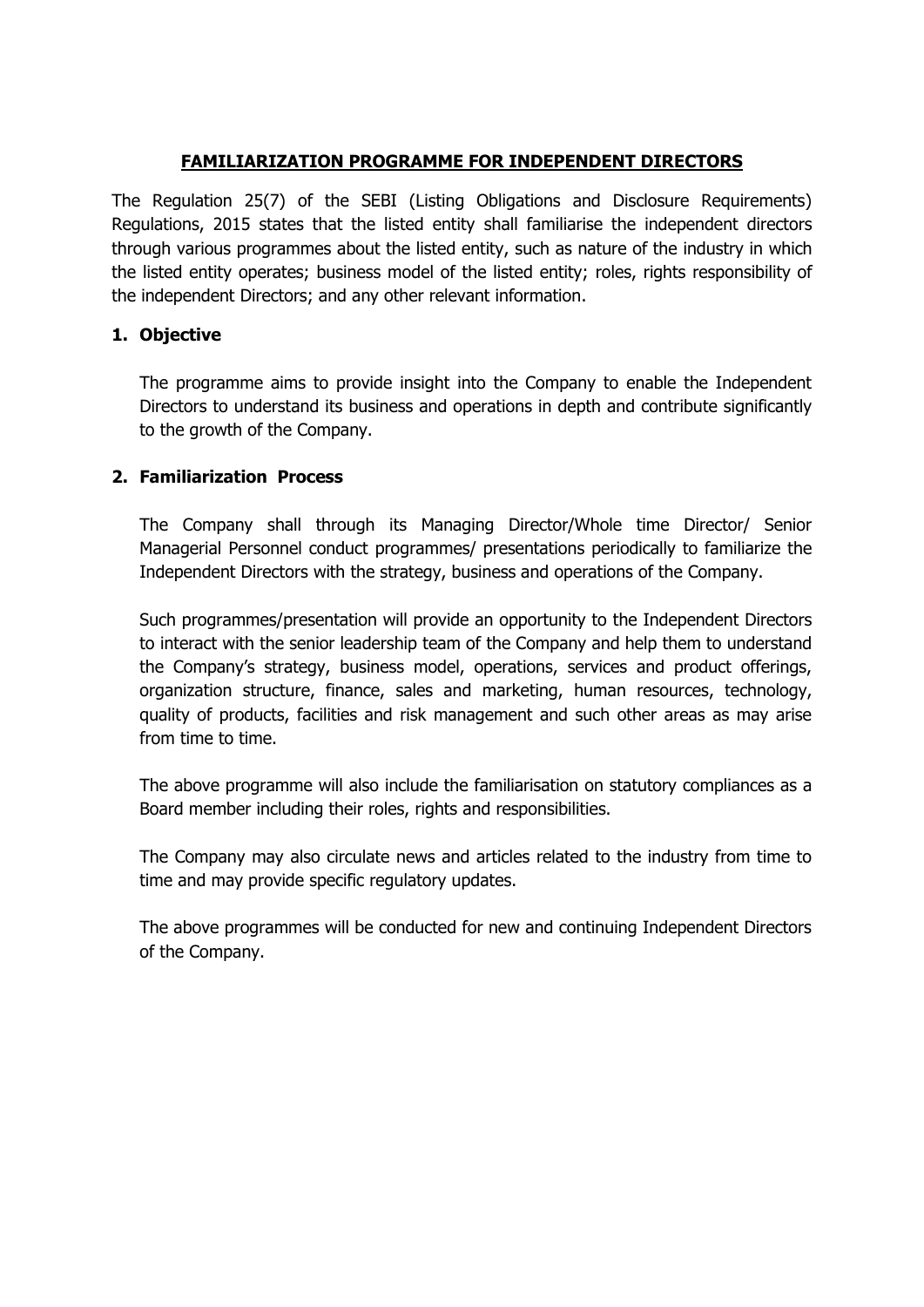## **3. Disclosure of the Programme**

Details of Familiarization Programmes imparted to Independent Directors during the financial year 2015-16:

| Date on which<br><b>Programmes</b><br>attended by<br><b>Independent</b><br><b>Directors</b> | <b>Time spent</b><br>by<br><b>Independent</b><br>Directors in<br>such<br><b>Programmes</b> | <b>Purpose of Programme</b>                                                                                                                     |
|---------------------------------------------------------------------------------------------|--------------------------------------------------------------------------------------------|-------------------------------------------------------------------------------------------------------------------------------------------------|
| $13th$ August, 2015                                                                         | Half an hour<br>approx                                                                     | To familiarize Independent Directors of the Company<br>regarding business activities carried by the Company and<br>subsidiaries of the Company. |
| 9 <sup>th</sup> November, 2015                                                              | Half an hour<br>approx                                                                     | Presentation on the New Securities and Exchange Board of<br>India (Listing Obligations and Disclosure Requirements)<br>Regulations, 2015.       |

Details of Familiarization Programmes imparted to Independent Directors during the financial year 2016-17:

| Date on which<br><b>Programmes</b><br>attended by<br><b>Independent</b><br><b>Directors</b> | <b>Time spent</b><br>by<br><b>Independent</b><br>Directors in<br>such<br><b>Programmes</b> | <b>Purpose of Programme</b>                                                                                                                     |
|---------------------------------------------------------------------------------------------|--------------------------------------------------------------------------------------------|-------------------------------------------------------------------------------------------------------------------------------------------------|
|                                                                                             | One hour                                                                                   | Presentation on "Internal Financial Control System"                                                                                             |
| 27th May, 2016                                                                              | approx                                                                                     | Annual Operating Plan and Budget for the financial year<br>2016-17 of the Wholly Owned Subsidiaries of the Company                              |
| $12th$ August, 2016                                                                         | Half an hour<br>approx                                                                     | To familiarize Independent Directors of the Company<br>regarding business activities carried by the Company and<br>subsidiaries of the Company. |
| 14th November, 2016                                                                         | Half an hour<br>approx                                                                     | To familiarize Independent Directors of the Company<br>regarding business activities carried by the Company and<br>subsidiaries of the Company. |
| 13 <sup>th</sup> February, 2017                                                             | Half an hour<br>approx                                                                     | To familiarize Independent Directors of the Company<br>regarding business activities carried by the Company and<br>subsidiaries of the Company. |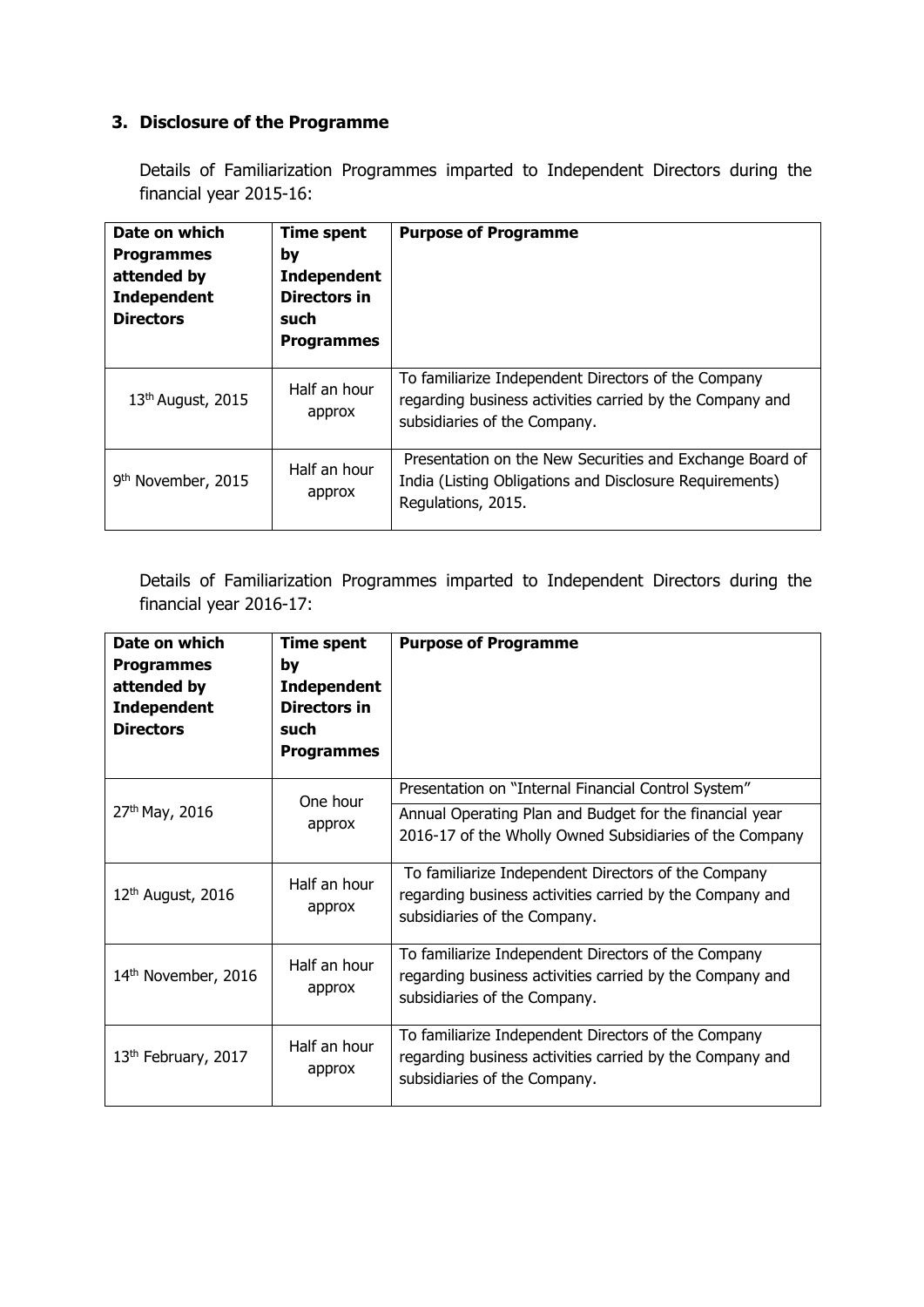Details of Familiarization Programmes imparted to Independent Directors during the financial year 2017-18:

| Date on which<br><b>Programmes</b><br>attended by<br><b>Independent</b><br><b>Directors</b> | Time spent<br>by<br><b>Independent</b><br><b>Directors in</b><br>such<br><b>Programmes</b> | <b>Purpose of Programme</b>                        |
|---------------------------------------------------------------------------------------------|--------------------------------------------------------------------------------------------|----------------------------------------------------|
| 24th May, 2017                                                                              | Half an hour<br>approx                                                                     | Updation on the policies and codes of the Company. |
| $17th$ July, 2017                                                                           | Half an hour<br>approx                                                                     | Review of business of Wholly Owned Subsidiary.     |

Details of Familiarization Programmes imparted to Independent Directors during the financial year 2018-19:

| Date on which<br><b>Programmes</b><br>attended by<br><b>Independent</b><br><b>Directors</b> | <b>Time spent</b><br>by<br><b>Independent</b><br>Directors in<br>such<br><b>Programmes</b> | <b>Purpose of Programme</b>                                                                                                                     |
|---------------------------------------------------------------------------------------------|--------------------------------------------------------------------------------------------|-------------------------------------------------------------------------------------------------------------------------------------------------|
| 25th May, 2018                                                                              | Half an hour<br>approx                                                                     | Annual Operating Plan and Budget for the financial year<br>2018-19 of the Wholly Owned Subsidiaries of the Company.                             |
| $14th$ August, 2018                                                                         | Half an hour<br>approx                                                                     | To familiarize Independent Directors of the Company<br>regarding business activities carried by the Company and<br>subsidiaries of the Company. |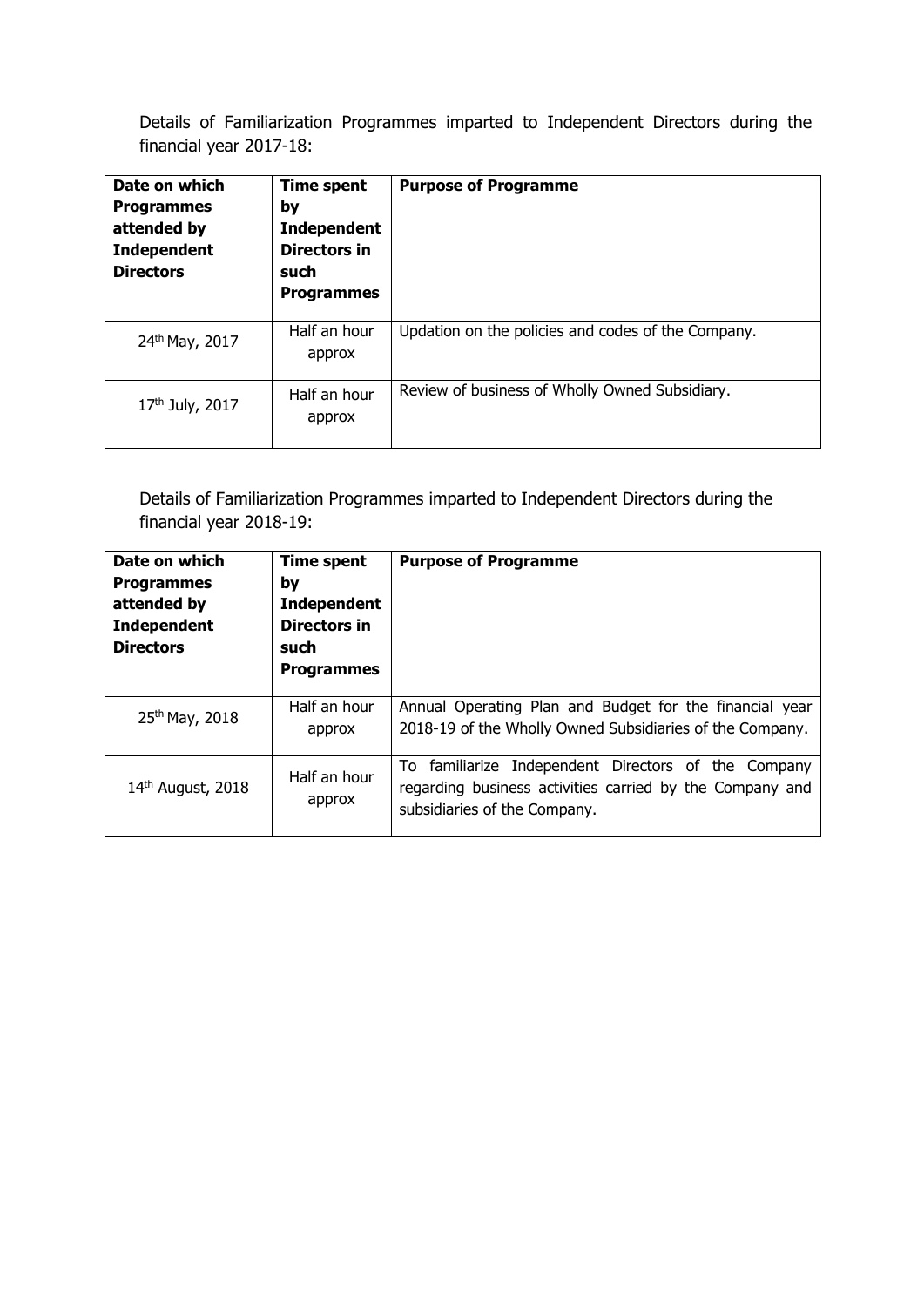Details of Familiarization Programmes imparted to Independent Directors during the financial year 2019-20:

| Date on which<br><b>Programmes</b><br>attended by<br><b>Independent</b><br><b>Directors</b> | <b>Time spent</b><br>by<br><b>Independent</b><br>Directors in<br>such<br><b>Programmes</b> | <b>Purpose of Programme</b>                                                                                                                     |
|---------------------------------------------------------------------------------------------|--------------------------------------------------------------------------------------------|-------------------------------------------------------------------------------------------------------------------------------------------------|
| 29th May, 2019                                                                              | Half an hour<br>approx                                                                     | Annual Operating Plan and Budget for the financial year<br>2019-20 of the Wholly Owned Subsidiaries of the Company.                             |
| $29th$ August, 2019                                                                         | Half an hour<br>approx                                                                     | To familiarize Independent Directors of the Company<br>regarding business activities carried by the Company and<br>subsidiaries of the Company. |

Details of Familiarization Programmes imparted to Independent Directors during the financial year 2020-21:

| Date on which<br><b>Programmes</b><br>attended by<br><b>Independent</b><br><b>Directors</b> | Time spent<br>by<br><b>Independent</b><br>Directors in<br>such<br><b>Programmes</b> | <b>Purpose of Programme</b>                                                                                                                                                                                                         |
|---------------------------------------------------------------------------------------------|-------------------------------------------------------------------------------------|-------------------------------------------------------------------------------------------------------------------------------------------------------------------------------------------------------------------------------------|
| $23rd$ May, 2020                                                                            | Half an hour                                                                        | To consider, identify and approve list of core skills/<br>expertise/ competencies and name of the Directors having<br>relevant skills/expertise/competencies as required in the<br>context of business and sector(s) of the company |
| 5 <sup>th</sup> September, 2020                                                             | Half an hour<br>approx                                                              | Annual Operating Plan and Budget for the financial year<br>2019-20 of the Wholly Owned Subsidiaries of the Company.                                                                                                                 |
| 5 <sup>th</sup> September, 2020                                                             | Half an hour<br>approx                                                              | To familiarize Independent Directors of the Company<br>regarding business activities carried by the Company and<br>subsidiaries of the Company.                                                                                     |